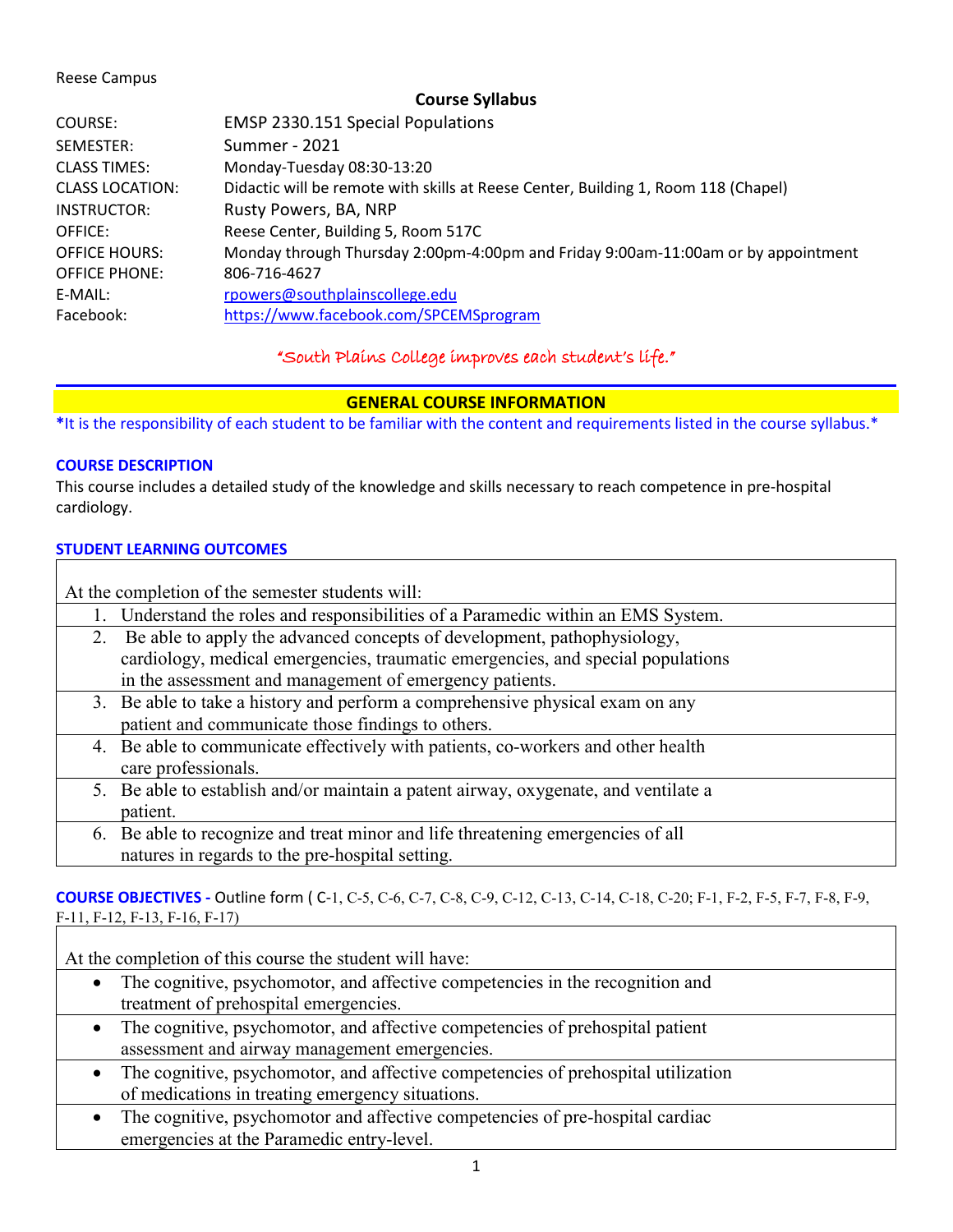#### **EVALUATION METHODS**

Computer-based exams, written exams, written assignments, quizzes, psychomotor exams, and other projects as assigned.

### **ACADEMIC INTEGRITY**

It is the aim of the faculty of South Plains College to foster a spirit of complete honesty and a high standard of integrity. The attempt of any student to present as his or her own any work which he or she has not honestly performed is regarded by the faculty and administration as a most serious offense and renders the offender liable to serious consequences, possibly suspension.

**Cheating** - Dishonesty of any kind on examinations or on written assignments, illegal possession of examinations, the use of unauthorized notes during an examination, obtaining information during an examination from the textbook or from the examination paper of another student, assisting others to cheat, alteration of grade records, illegal entry or unauthorized presence in the office are examples of cheating. Complete honesty is required of the student in the presentation of any and all phases of coursework. This applies to quizzes of whatever length, as well as final examinations, to daily reports and to term papers.

Any assignment **0 or F** will be given on any assignment or test that cheating was utilized. Offender maybe liable for being dropped from the course at the discretion of the instructor.

**Plagiarism** - Offering the work of another as one's own, without proper acknowledgment, is plagiarism; therefore, any student who fails to give credit for quotations or essentially identical expression of material taken from books, encyclopedias, magazines and other reference works, or from themes, reports or other writings of a fellow student, is guilty of plagiarism.

### **VARIFICATION OF WORKPLACE COMPETENCIES**

Paramedics are expected to know how to read a cardiac monitor and provide treatment based on their training.

### **BLACKBOARD**

**Blackboard is an e-Education platform designed to enable educational innovations everywhere by connecting people and technology. This educational tool will be used in this course throughout the semester.** 

### **USE OF ZOOM**

Zoom will be used for the all lectures unless otherwise directed by the instructor. It is the student's responsibility to assure adequate internet access and to log-in to the designated Zoom link on time for each class. Students are expected to actively participate in discussions and reviews. Failure to respond to verbal questions may result in lowering of the student's participation grade.

#### **FACEBOOK**

The EMS Program has a Facebook page at https://www.facebook.com/SPCEMSprogram In addition to the South Plains College website; this Facebook page will be used to keep students up-to-date on program activities, weather delays, South Plains College announcements and will help with program recruitment. "Liking" the South Plains College EMS Program Facebook page is not mandatory, nor are personal Facebook accounts, in order to access this page.

### **SCANS and FOUNDATION SKILLS**

Refer also to Course Objectives. Scans and Foundation Skills attached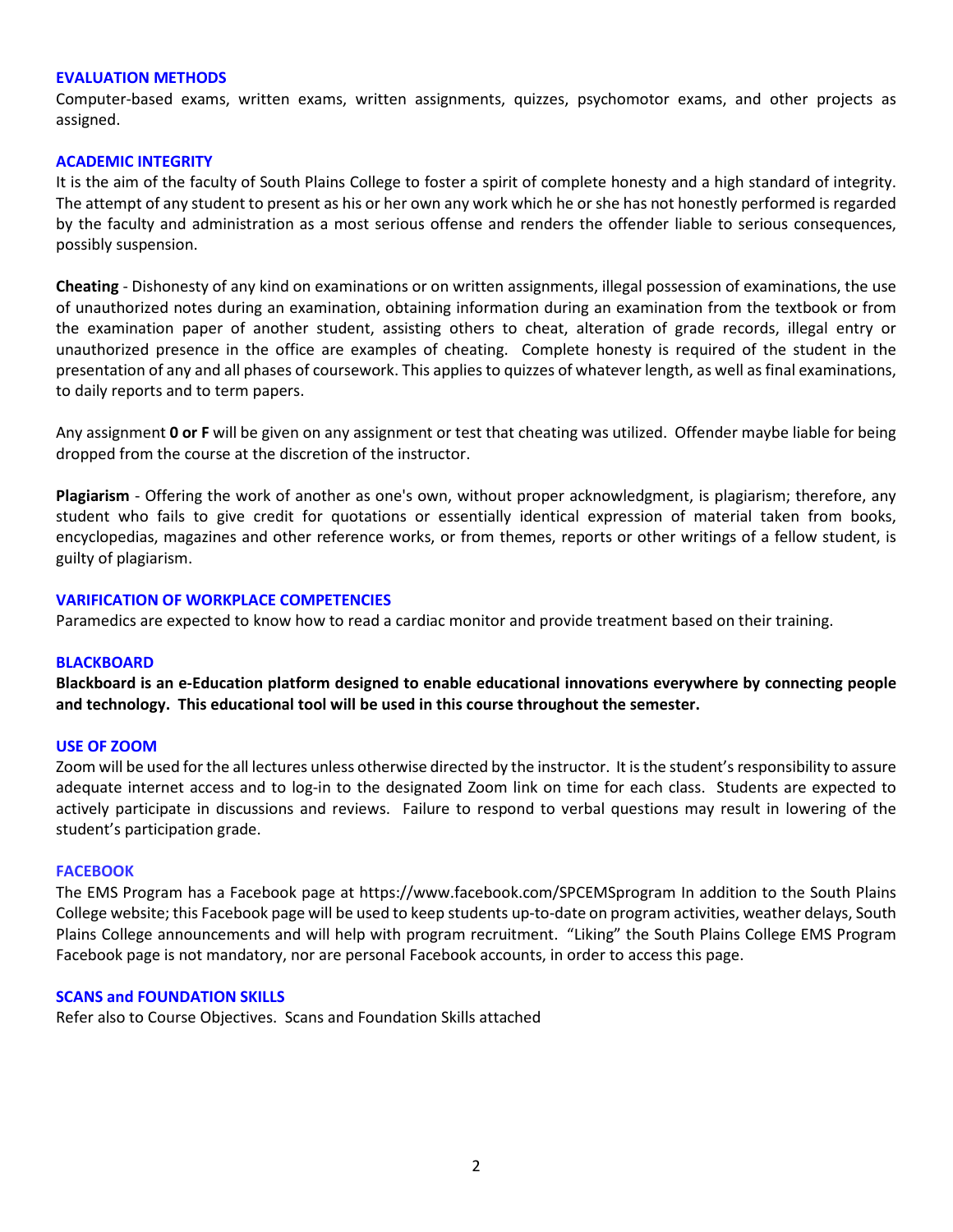## **SPECIFIC COURSE INFORMATION**

### **TEXT AND MATERIALS**



### **TEXTBOOK** *PARAMEDIC CARE-VOL.5*

Author BLEDSOE **Edition/Copyright** 5th **Published Date** 2016 **ISBN-13** 978-0-13-444975-3 **Publisher** PEARSON



# **B** *AMERICAN HEART ASSOCIATION PEDIATRIC ADVANCED LIFE SUPPORT MANUAL*  **Available for check out in the SPC Reese Library**

#### **\*Additional Items That Must Be Purchased Each Semester:**

\*SPC EMS Program Policy& Clinical Handbook SPC Program Copy SPC Bookstore

### **SUGGESTED TEXTS**



EMS Pocket Field Guide, ALS Version InforMed Co. ISBN#: 9781890495329

#### **ADDITIONAL CLASSROOM ITEMS**

Students should come to class prepared with pens, pencils, and a spiral notebook for taking notes or completed quizzes or assignments in class. Students should be prepared to take notes over lecture material if they choose.

### **CLASS FORMAT**

This class will utilize a "hybrid" format in which lectures will be live; but online and skills labs will be live and in person. **Zoom:**

Lectures will be conducted live; but online via Zoom. On occasion, the instructor may, at his discretion, move the live, online lecture to another platform such as Blackboard Collaborate, GoToMeeting or another appropriate platform. Students will be told, in advance, if the class platform is changed from Zoom.

#### **Skills Labs**:

Skills labs will be held in person on the Reese Campus. The instructor will inform the students, in advance, of skills labs dates, times, and locations.

#### **FACE COVERING STATEMENT**

This class will strictly adhere to any face covering policies instituted by South Plains College while on the SPC Campus. The instructor will keep the students updated on all requirements of SPC.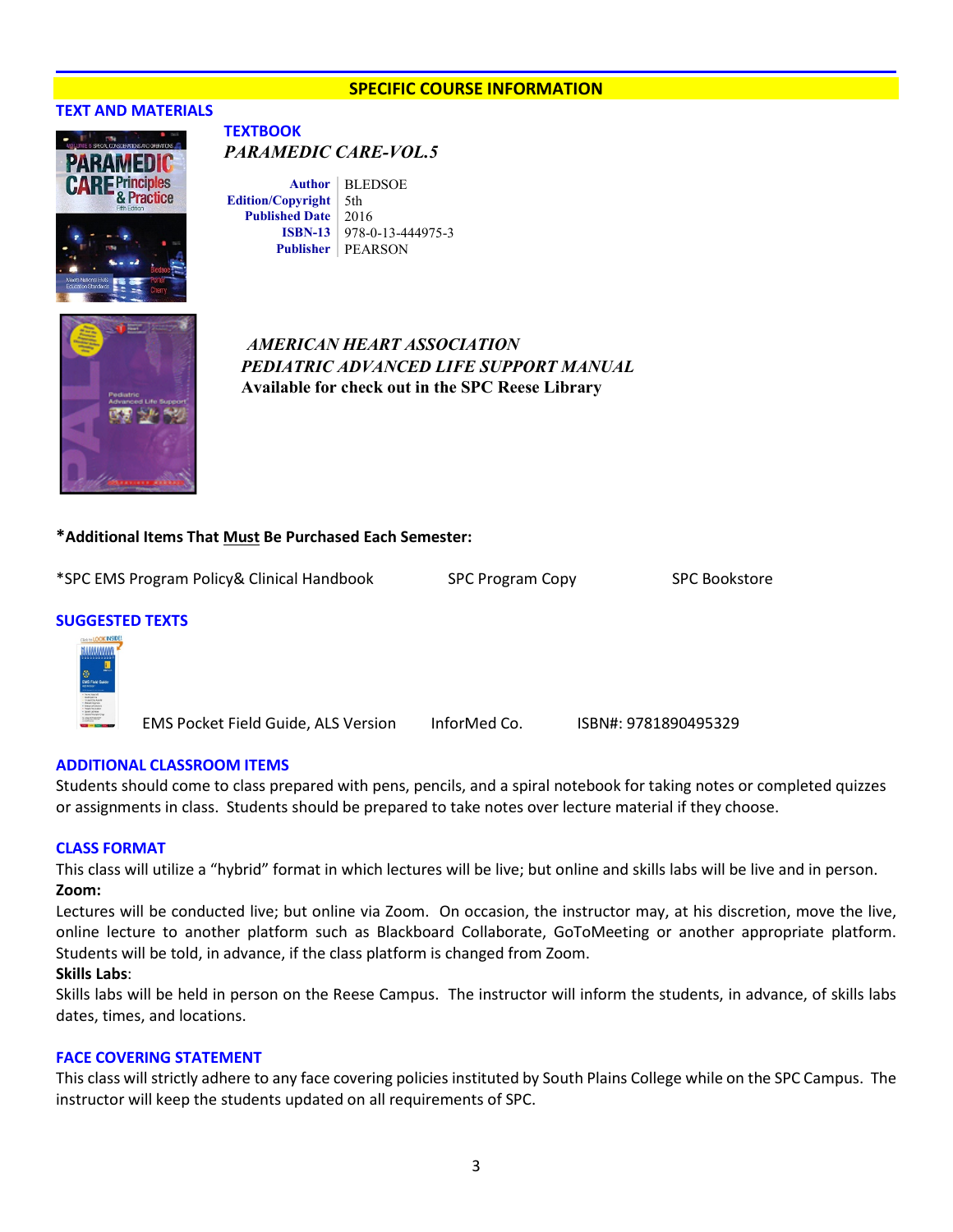# **ATTENDANCE POLICY (\*READ CAREFULLY)**

### **Class Attendance**

"Punctual and regular class attendance is required of all students attending South Plains College. There are no excused absences. Students are responsible for all class work covered during absences from class, even in cases in which they are able to satisfy the instructor that the absence was unavoidable." (*South Plains College Student Catalog*)

**Roll call will occur at the beginning of each class; either in the classroom setting or via Zoom. Students not answering roll call will be marked as absent or tardy; depending on whether the student is present later or absent for the entire class. With Zoom, it is the student's responsibility to text the lead instructor if the student is having technical difficulty signing on. This text MUST be received before the start time of class in order to avoid being marked as tardy**.

"Whenever absences become excessive and, in the instructor's opinion, minimum course objectives cannot be met due to absences, the student should be withdrawn from the course." (*South Plains College General Catalog,*)

When an unavoidable reason for class absence or tardy arises, such as illness, an official trip authorized by the college or an official activity, the instructor may permit the student to make up work missed. It is the student's responsibility to complete work missed within a reasonable period of time as determined by the instructor. Students are officially enrolled in all courses for which they pay tuition and fees at the time of registration. Should a student, for any reason, delay in reporting to a class after official enrollment, absences will be attributed to the student from the first class meeting.

A student who does not attend a class and does not officially withdraw from that course by the official census date of the semester, will be administratively withdrawn from that course and receive a grade of "X" or "F" as determined by the instructor. Instructors are responsible for clearly stating their administrative drop policy in the course syllabus, and it is the student's responsibility to be aware of that policy. Students who enroll in a course but have "Never Attended" by the official census date, will be administratively dropped from the course with a letter grade of "X."

It is the student's responsibility to verify administrative drops for excessive absences through MySPC using his or her student online account.

Students must attend and/or participate in all classes for which financial aid is awarded. If it is determined that a student is awarded financial aid for a class or classes in which the student never attended or participated, the financial aid award will be adjusted in accordance with the classes in which the student did attend/participate and the student will owe any balance resulting from the adjustment. (See *South Plains College General Catalog*)

**Due to the importance of the emergency medical information being taught, the instructor of this course defines excessive absences as missing the 3rd class day (or having equivalent tardies) in a course section. A student who meets this criteria will be administratively dropped from the course by the instructor.** 

- Tardies: (Definition): arriving any time after the class has started (roll call) or not returning from an approved break after class has started.
- Two tardies will be considered missing one class day and counted as such.
- Work schedule is **not** an excuse for missing class.
- Any exceptions to this policy must be discussed on an individual basis with the course instructor and the EMS Program Director. (i.e. – student hospitalization, immediate family member death, etc.)

# **Flexibility Statement:**

Disclaimer: This statement does not supersede or alter the attendance policy as students are expected to attend classes and labs as scheduled. Rather, this statement serves to allow instructors more flexibility in aiding students that have issues relating to the COVID pandemic. The use of this statement will be handled on a case-by-case basis with consideration of the particular circumstances.

Due to the current COVID pandemic, the SPC EMS Training faculty will make reasonable attempts to be flexible during this trying time. Considerations will be taken on attendance in regards to health issues, isolation, and other issues associated with the pandemic. However, the SPC EMS Training Program must meet all requirements regarding contact hours as dictated by the Texas Department of State Health Services and our accreditation boards. So, flexibility and allowances may be limited, in some cases, by these agencies.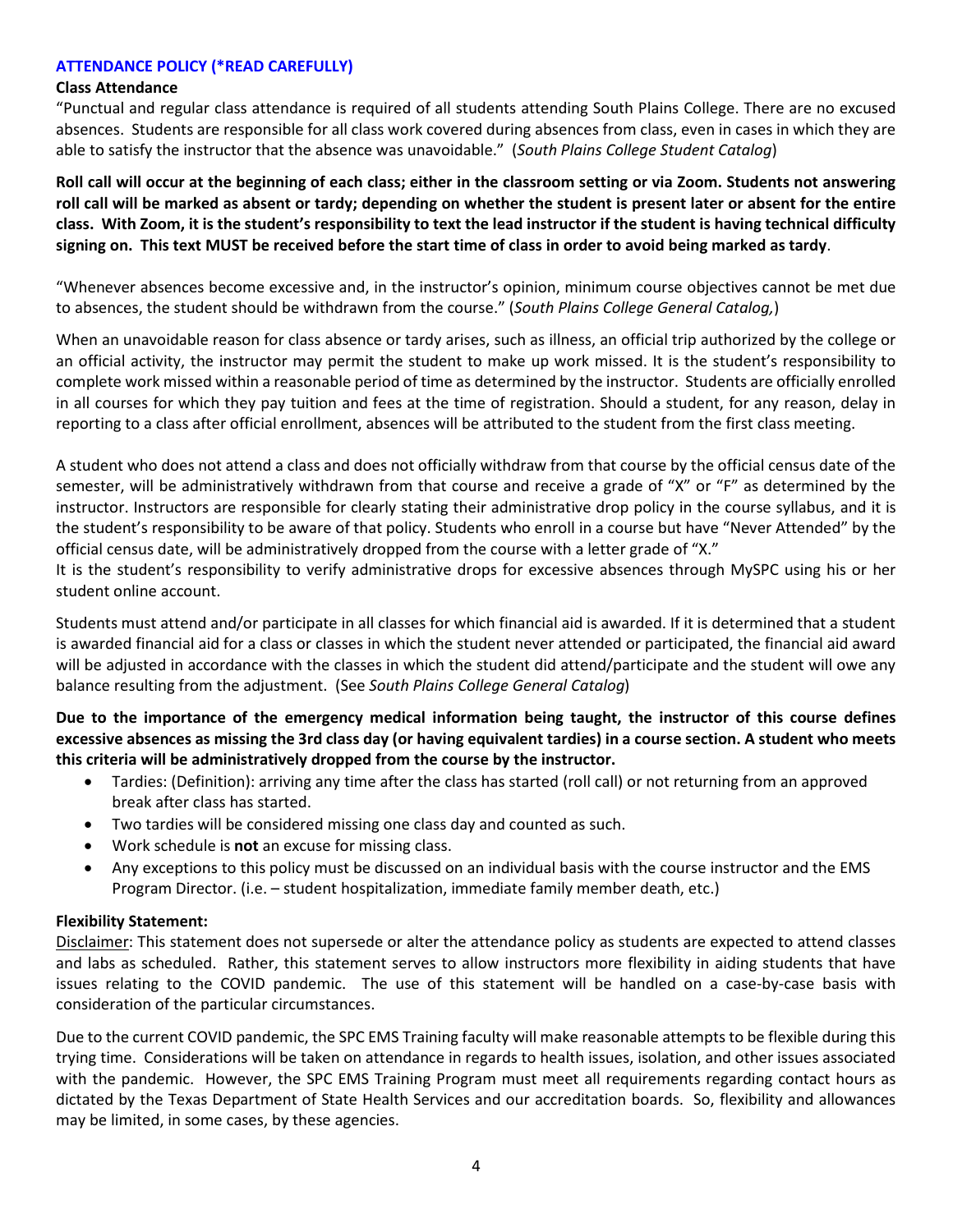Students that miss classes must make up all material and shall be held responsible for all didactic and psychomotor skills associated with this course. Students will also be responsible for all quizzes, assignments, and tests associated with this class. Recordings of lectures will be posted on the student's Blackboard to be available for making up missed classroom time and for study and review purposes. The faculty will work with students to make up skills labs missed due to health reasons whenever possible. However, students must comply with dates and times for makeup labs as designated by the instructors. Students will be responsible for maintaining all designated skills proficiencies as assigned by the instructor.

# **RETURN TO CAMPUS PLAN**

South Plains College has developed a [comprehensive plan](http://www.southplainscollege.edu/emergency/SPCReturnToCampusPlans.pdf) for a safe and healthy return to campus as we work together to respond to the COVID-19 pandemic. [This plan](http://www.southplainscollege.edu/emergency/SPCReturnToCampusPlans.pdf) outlines recommendations for personal health and safety, as well as, how college operations will be modified to meet the recommendations of federal, state and local authorities and health officials. The [Return to Campus Plan](http://www.southplainscollege.edu/emergency/SPCReturnToCampusPlans.pdf) is a "living" document that will be updated as new information becomes available to us.

# **SPECIFIC RULES FOR ONLINE ATTENDANCE**

- All students must be logged in to Zoom (or other designated platform as indicated by the instructor) by the start of class (0830). Roll call will begin immediately at the starting time. Any student that is having technical difficulties logging in must inform the instructor via email or text BEFORE the beginning of class. Failure to do so may result in a "tardy".
- Students shall have the video cameras on at all times during online classes, unless authorized by the instructor.
- In the event that a student must step away from the online class for more than just a few minutes, the student should inform the instructor, via text or email, that he/she must step away from the computer. Failure to adhere to this policy may result in the Instructor removing the student from the online lecture resulting in the student having to re-enter Zoom. Repeated violations of this policy will result in an absence or tardy being recorded.
- Students will be called upon throughout the class. Failure to answer will be construed as being away from the computer and the policy above shall be applied.
- Students shall be dressed in the appropriate SPC uniform with a professional appearance. (See DRESS CODE in this syllabus).

# **Proctorio for Written Exams:**

This course uses a tool called Proctorio. Proctorio is a remote proctoring service software that works within your web browser to confirm student identity and monitor students taking quizzes/exams.

# **Before Using Proctorio**

- In order to use Proctorio, you must have a **basic webcam or built-in camera with microphone** enabled on your laptop or desktop computer.
- You must have the **Chrome browser** on your computer. [Download Chrome.](https://www.google.com/chrome/browser/)
- You must install the Proctorio Chrome extension [\(Links to an external site.\).](https://getproctorio.com/)
- Check the [Proctorio Minimum System Requirements](https://proctorio.com/system-requirements) (Links to an external site.) to ensure Proctorio will work on your computer.
- You will also be required to show a **government or school issued ID** before accessing the **Student Learning Contract** (next page). You will also need to show your ID if your instructor is requiring Proctorio for any quizzes/exams.

# **Proctorio FAQs**

# **Q: Can I listen to music while taking the exam?**

A: Please refrain from doing so; if there are high noise levels, your exam will be flagged.

# **Q: Is someone watching me take the test since it is proctored (via Proctorio)?**

A: Absolutely not! Although you are being recorded while taking the quiz/exam, the instructor is the only one who has access to your quiz/exam attempt.

# **Q: What if I have to get up to use restroom during the quiz/exam?**

A: Similar to on-site exams, this is highly discouraged! If you MUST leave the room, please send your instructor a message (Canvas Inbox) letting them know that your quiz/exam attempt might be "flagged." Please do your best to plan ahead and "go" before beginning the quiz/exam!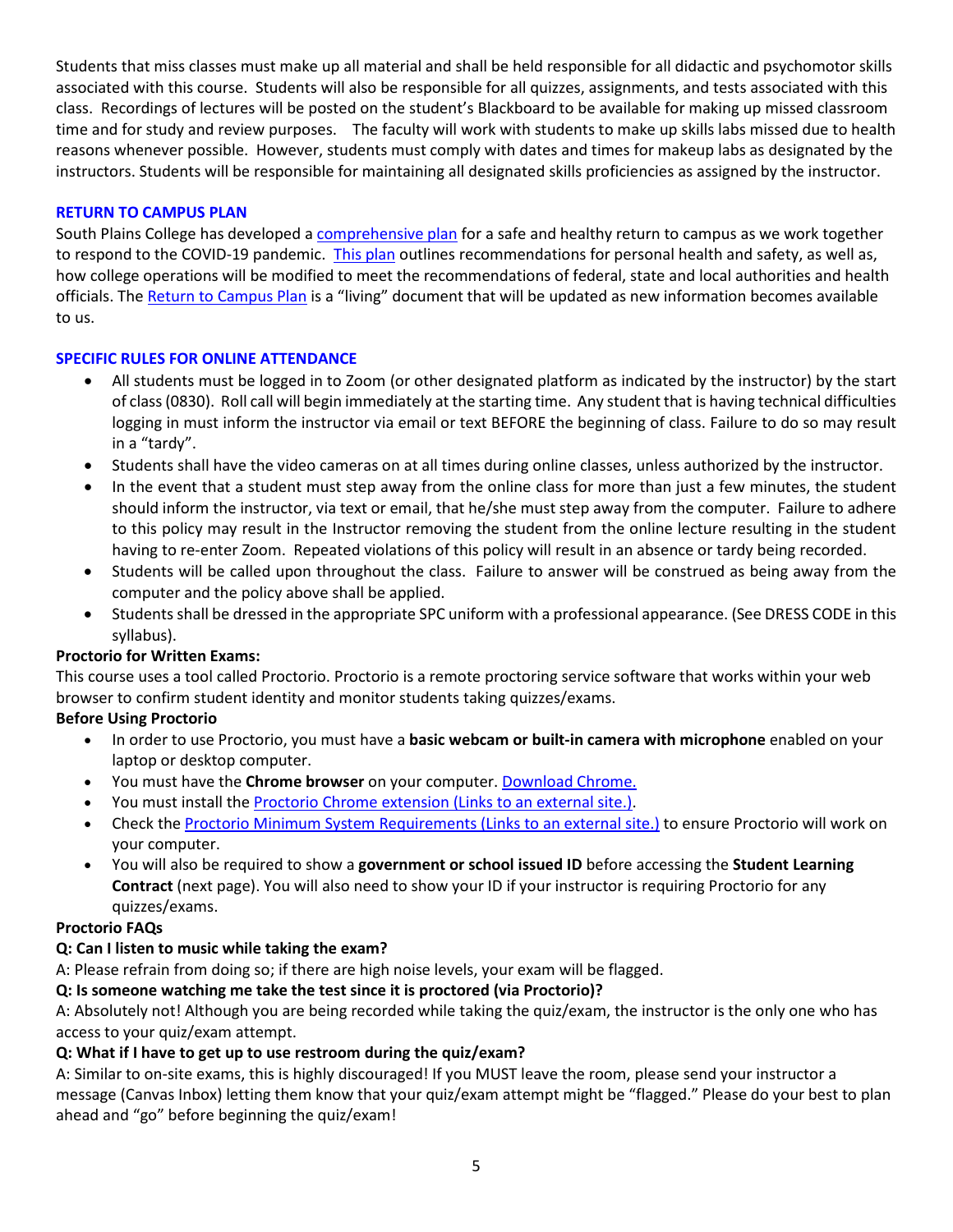# **Q: Can I take the quiz/exam from any location?**

A: You may take the quiz/exam from any location as long as you have a strong Internet connection. You should be in a quiet environment and strive to limit your outside distractions as well.

**Proctorio Technical Support**

(760) 227-7129 - Available 24/7 (This is a phone number just for Coastline students.) Email: [support@proctorio.com](mailto:support@proctorio.com) Live chat (icon located on the quiz/exam page) **[Learn more about Proctorio for students](https://proctorio.com/students)**

# **HOMEWORK/ASSIGNMENT POLICY**

All assignments must be completed by the assigned due date and time. **Late and/or incomplete work will not be accepted and a grade of zero will be recorded**. In rare circumstances; such as illness, emergency, etc. the instructor may allow additional time to submit assignments. However, this will be considered on a case-by-case basis and only considered in rare, extraordinary situations. Assignments, quizzes, exams, and skills that are missed due to an unapproved absence may not be made up. See the instructor for more specific information.

### **COMPUTER USAGE**

As computer technology in the field of emergency medical services continues to become more popular, computers will be used in this course for several assignments. All students have access to computers and printers on the South Plains College Reese campus. Students will be expected to utilize computers to access assignments and classroom resources. All registered students are supplied with a working email account from South Plains College. In order to take exams, students must have their user name and password.

**ALL STUDENTS ARE EXPECTED TO KNOW THEIR SPC STUDENT USER NAME AND PASSWORD.**

# **COMPUTER LAB USAGE**

As computer technology in the field of emergency medical services continues to become more popular, computers will be used in this course for several assignments. All students have access to computers and printers on the South Plains College Reese campus. Students will be expected to utilize computers to access assignments and classroom resources. All registered students are supplied with a working email account from South Plains College. In order to take exams, students must have their user name and password. Lack of computer lab paper is not an excuse for not having homework assignments, skills lab sheets, or any other required documents. Students should come prepared for class.

# **ALL STUDENTS ARE EXPECTED TO KNOW THEIR SPC STUDENT USER NAME AND PASSWORD.**

# **EXAMS**

The majority of student 'written' exams will be administered via computer to prepare them for the National Registry exam and some exams will be handwritten which will encourage memory and mastery of the material. Students should practice proper spelling and grammar when answering a written exam.

Additionally, many exam questions will be constructed in the same manner as national registry questions, allowing students to prepare for that testing format.

- **There is only one retest on the Final Exam. There are no retests for Modular Exams**.
- Students requesting a re-test must contact the instructor and schedule a time to come to the Reese campus to take the test.
- Students are required to make a 75% on the final exam or the student must re-take the course.
- A re-test on the final may be offered to the student automatically if they have a clean behavior record for the overall program, i.e.: no absences, tardies, or previously failed exams.
- If they have any of the above, they may go before a committee of the medical director, the Allied Health Chairperson, a counselor, and others to get a decision. – the committee will decide whether the student is eligible for a exam re-take or course re-take.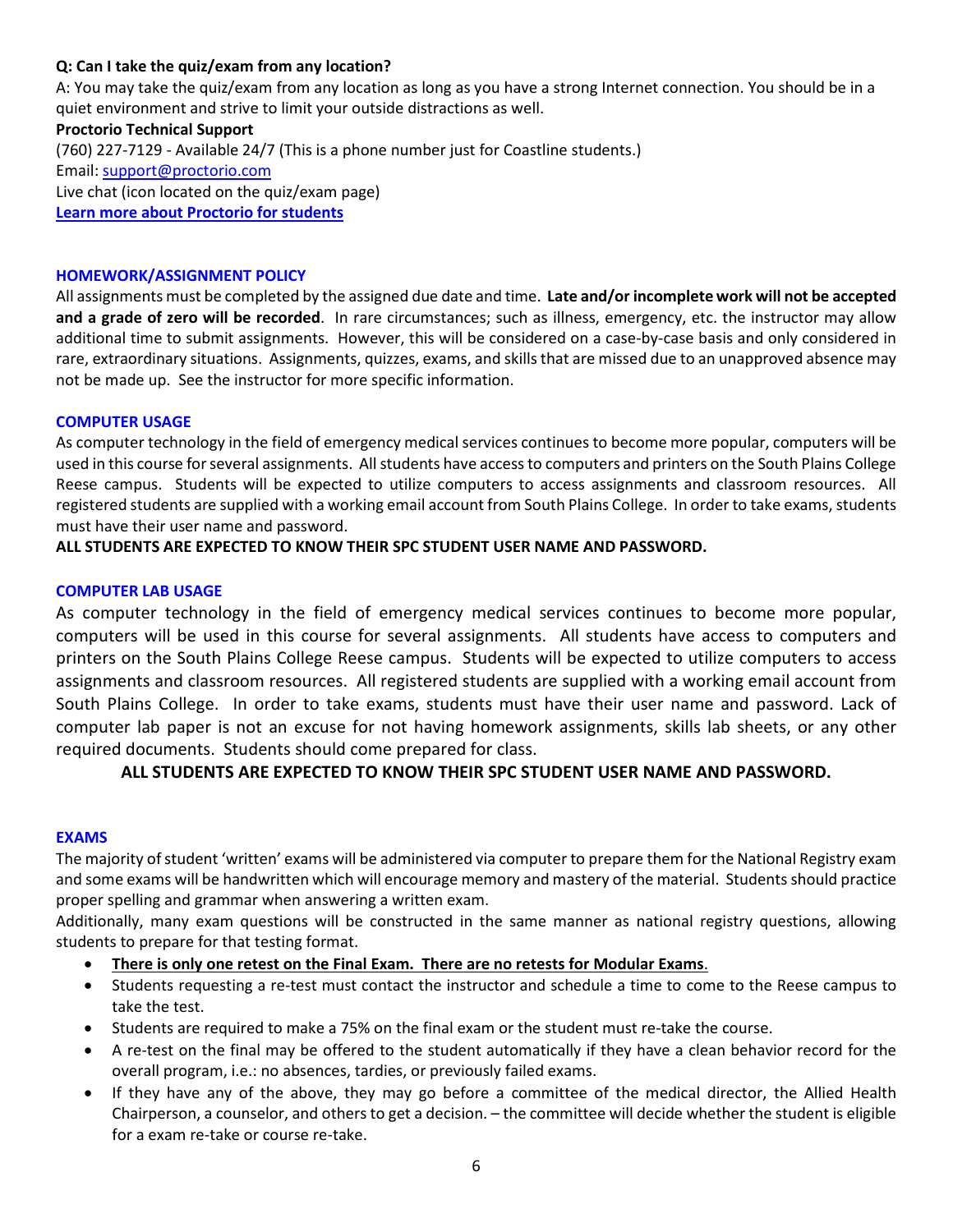• Some exams may be administered in a campus computer lab which must be reserved by the instructor in advance. Students are expected to arrive on time to exams and complete the exams within the time frame allowed.

**Make-up Exams**: If a student is absent during a scheduled exam, that student must make up the exam within 1 week of the scheduled exam date. Note: all makeup exams shall be scheduled with the instructor and must be completed during the designated time set forth by the instructor. A missed final exam must be made up within 24 hours of the scheduled test date. A makeup exam does NOT constitute attendance for the date of the scheduled exam. Failure to make up an exam as listed will result in a score of "0" recorded for that exam.

## **GRADING POLICY**

A minimum of 75% on all exams and assignments is required to receive a passing grade for that exam or assignment. Students must earn an overall grade of 75% or better for each course to pass.

| Final semester grades will be based on the following: |             |   |
|-------------------------------------------------------|-------------|---|
| Homework                                              | 15%         |   |
| Quizzes                                               | 10%         |   |
| Participation/Lab                                     | 5%          |   |
| <b>Modular Exams</b>                                  | 40%         |   |
| <b>Final Exam</b>                                     | 30%         |   |
| Grading Scale:                                        | 90-100      | А |
|                                                       | 80-89       | в |
|                                                       | 75-79       | C |
|                                                       | 74 or Below | F |

### **SKILLS AND SKILLS EXAMS**

Skills are a critical aspect of an EMS training program. Each student is solely responsible to complete all peer review skills requirements and documentation on the Platinum Planner platform by the due date as outlined by the lead instructor. Many skills, such as BLS skills, are designed to be self paced. Ample time is allocated during the class to complete this component. Each student is expected to utilize the allotted class time appropriately to achieve completion. Students are responsible to track and document all skills. The skills requirements for the Paramedic Program are comprehensive and listed on Platinum Planner. These skills extend throughout all four individual classes of the Paramedic Program. The Instructor will assign due dates for specific skills completion. Failure to complete this requirement shall result in the dismissal from the SPC EMS Training Program.

### **COURSE COMPLETION CERTIFICATE**

Please refer to the most current version of the SPC EMS Program Handbook for eligibility details.

### **EXTRA CREDIT**

Extra credit is not given under most circumstances. If extra credit is given it will be given to the class as a whole and not on an individual basis.

### **COMMUNICATION POLICY**

Electronic communication between instructor and students in this course will utilize the South Plains College "My SPC" and email systems. The instructor will not initiate communication using private email accounts. Students are encouraged to check SPC email on a daily basis. Students will also have access to assignments, web-links, handouts, and other vital material which will be delivered via Blackboard. Any student having difficulty accessing their Blackboard or their SPC email should immediately contact the SPC Help Desk and the instructor for direction. The instructor will work with any student to ensure the student has access to a computer on campus and can obtain the needed class content that is located on Blackboard..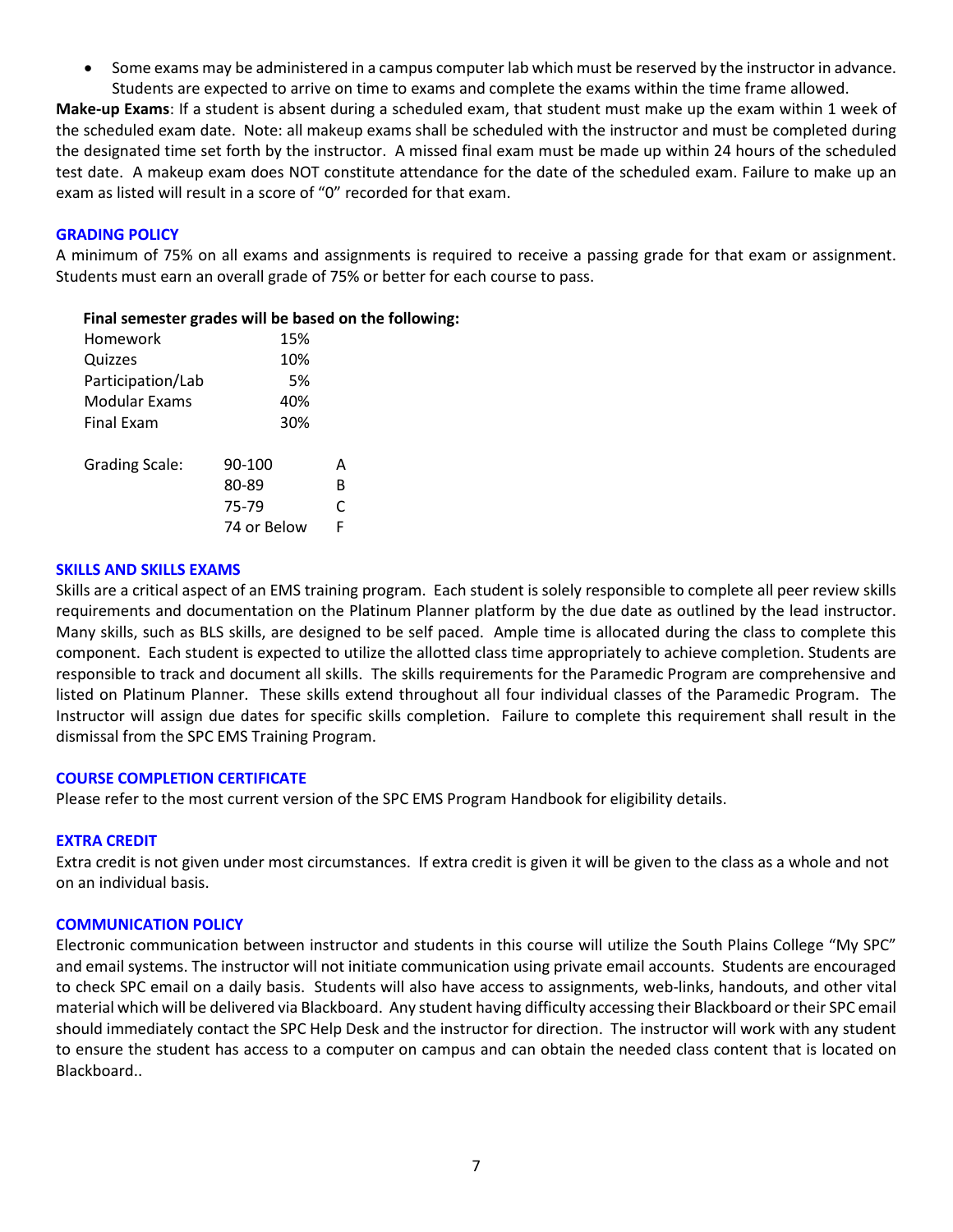## **CAMPUS CARRY**

Texas Senate Bill - 11 (Government Code 411.2031, et al.) authorizes the carrying of a concealed handgun in South Plains College buildings only by persons who have been issued and are in possession of a Texas License to Carry a Handgun. Qualified law enforcement officers or those who are otherwise authorized to carry a concealed handgun in the State of Texas are also permitted to do so. Pursuant to Penal Code (PC) 46.035 and South Plains College policy, license holders may not carry a concealed handgun in restricted locations. For a list of locations and Frequently Asked Questions, please refer to the Campus Carry page at: <http://www.southplainscollege.edu/campuscarry.php>

Pursuant to PC 46.035, the open carrying of handguns is prohibited on all South Plains College campuses. Report violations to the College Police Department at 806-716-2396 or 9-1-1.

### **STUDENT CONDUCT**

Students in this class are expected to abide by the standards of student conduct as defined in the SPC Student Guide. **Fighting between students or any attempt to fight with faculty or staff will not be tolerated and will result in immediate dismissal from the program and possible criminal charges.** Additionally, students are expected to come to class wearing the appropriate clothing and ready for class. Cell phones should be turned off or silenced.

Rules and regulations relating to the students at South Plains College are made with the view of protecting the best interests of the individual, the general welfare of the entire student body and the educational objectives of the college. As in any segment of society, a college community must be guided by standards that are stringent enough to prevent disorder, yet moderate enough to provide an atmosphere conducive to intellectual and personal development.

A high standard of conduct is expected of all students. When a student enrolls at South Plains College, it is assumed that the student accepts the obligations of performance and behavior imposed by the college relevant to its lawful missions, processes and functions. Obedience to the law, respect for properly constituted authority, personal honor, integrity and common sense guide the actions of each member of the college community both in and out of the classroom.

Students are subject to federal, state and local laws, as well as South Plains College rules and regulations. A student is not entitled to greater immunities or privileges before the law than those enjoyed by other citizens. Students are subject to such reasonable disciplinary action as the administration of the college may consider appropriate, including suspension and expulsion in appropriate cases for breach of federal, state or local laws, or college rules and regulations. This principle extends to conduct off-campus which is likely to have adverse effects on the college or on the educational process which identifies the offender as an unfit associate for fellow students.

Any student who fails to perform according to expected standards may be asked to withdraw.

Rules and regulations regarding student conduct appear in the current Student Guide.

### **DRESS CODE**

- **Class Dress Code –** Due to EMS being a uniformed profession all students will be required to wear their clinical uniform. The uniform must be clean and presentable.
- **Black Pocket Pants**
- **Black boots**
- **Gray Polo (Student Uniform Shirt) (must be tucked in)**
- **EMSO T-shirt (must be tucked in)**
- **Watch with a second hand**
- **Closed toed shoes or boots (solid black)**
- **Stethoscope (optional)**

**WHAT NOT TO WEAR: jeans, hats, flip-flops, shorts, jeans, low cut blouses, private EMS uniforms.**

- **These guidelines are for your protection due to the nature of the EMS environment and the amount of lifting and moving that will take place in the lab**
- **If you are employed by a local or regional EMS service, do not wear your uniform, badge, pager, or radio to class as this causes distractions from the teaching environment**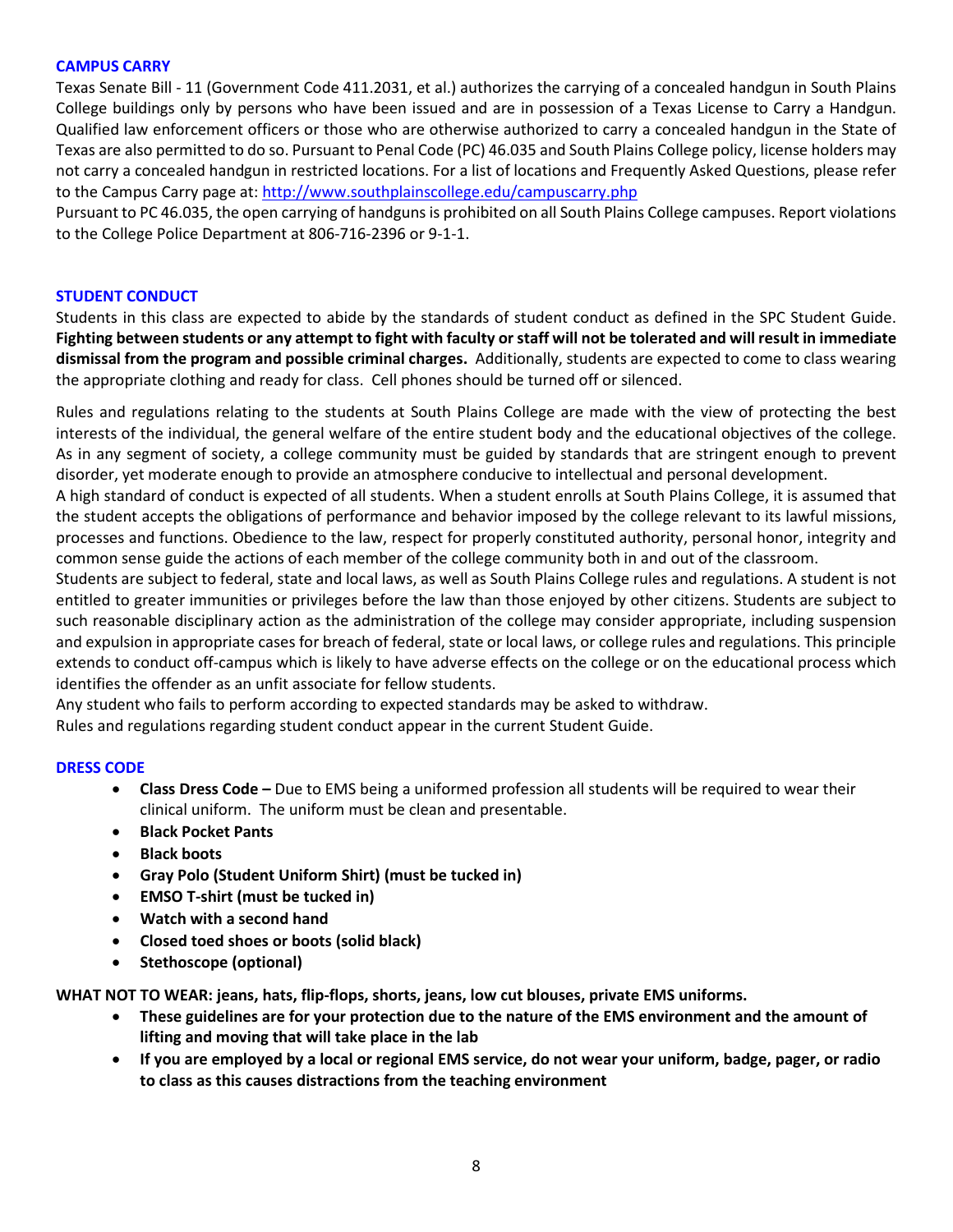## **SPECIAL REQUIREMENTS (\*Read Carefully)**

Students must read and understand the following items:

- Syllabus (EMSP 2330) (This Document) (On Blackboard)
- SPC EMS Program Handbook (On Blackboard)
- SPC Clinical Handbook (On Blackboard)
- Grievance Policy (Page 17 of the 2020-2021 SPC Student Guide) (On Blackboard)
- South Plains College GRADE AND ACADEMIC DISCIPLINE APPEALS (Page 27 of 2020-2021 SPC Student Guide) (On Blackboard)
- Campus Carry Policy (Page 8 of this Document)
- Students must present a signed signature page (last page of this document) acknowledging that the student been shown the location of each of the above items and has read and understands the content of each. This is due the first day of class.
- **These signature pages are due by the second day of class.**

### **TECHNOLOGY RULES**

**Cell Phones** – Cell phones are to be turned OFF or on silenced during scheduled class periods, unless prior approval has been given from the instructor. **Text messaging is not allowed during scheduled class/lab times.** Cell phones are to be used outside the classroom or lab only on designated breaks. **Students that are caught using cell phone during class without the permission of the instructor will be asked to leave class and will receive an** *absence* **for that day**

Students are not allowed to have cell phones, notebooks, tablets, smart watches, or any other technology devices on their person during exams. Students will receive a grade of "F" for the exam if they have a cell phone or any of the listed technology devices during an exam. Additionally, possession of a cell phone or other technology device during an exam may be grounds for dismissal from the EMS program and from SPC. (See Cheating and Plagiarism on pp 2.).

#### **COURSE DISCLAIMER**

Working with the public in emergency situations is stressful and requires a mentally tough individual to provide medical care in the prehospital environment. This course is designed to teach students about real-world situations the EMT – Paramedic may potentially encounter in the 'field' while managing patient care.

**In order to better prepare students for a career in the Emergency Medical Services profession, there will be times during this course where students will be exposed to training scenarios and situations that will be unpleasant to the average college student. If the student does not feel they can tolerate this type of learning environment, they should discuss this with me immediately before continuing the course.**

**Additionally, enrollment in this course does not guarantee a passing grade, successful completion of the paramedic curriculum, or paramedic certification at the national or state level.** 

### **SYLLABUS DISCLAIMER**

**Serious effort and consideration were used in preparing the syllabus presented. While viewed as an educational contract between instructor and student, unforeseen events may cause changes to the scheduling of exercises, quizzes, etc. Every effort will be made NOT to change scheduled items. Nonetheless, SPC EMS instructors reserve the right to make any changes deemed necessary to best fulfill the course objectives. Students registered for this course will be made aware of any changes in a timely fashion using reasonable means.** 

Rusty Powers, BA, NRP SPC EMS Instructor/Coordinator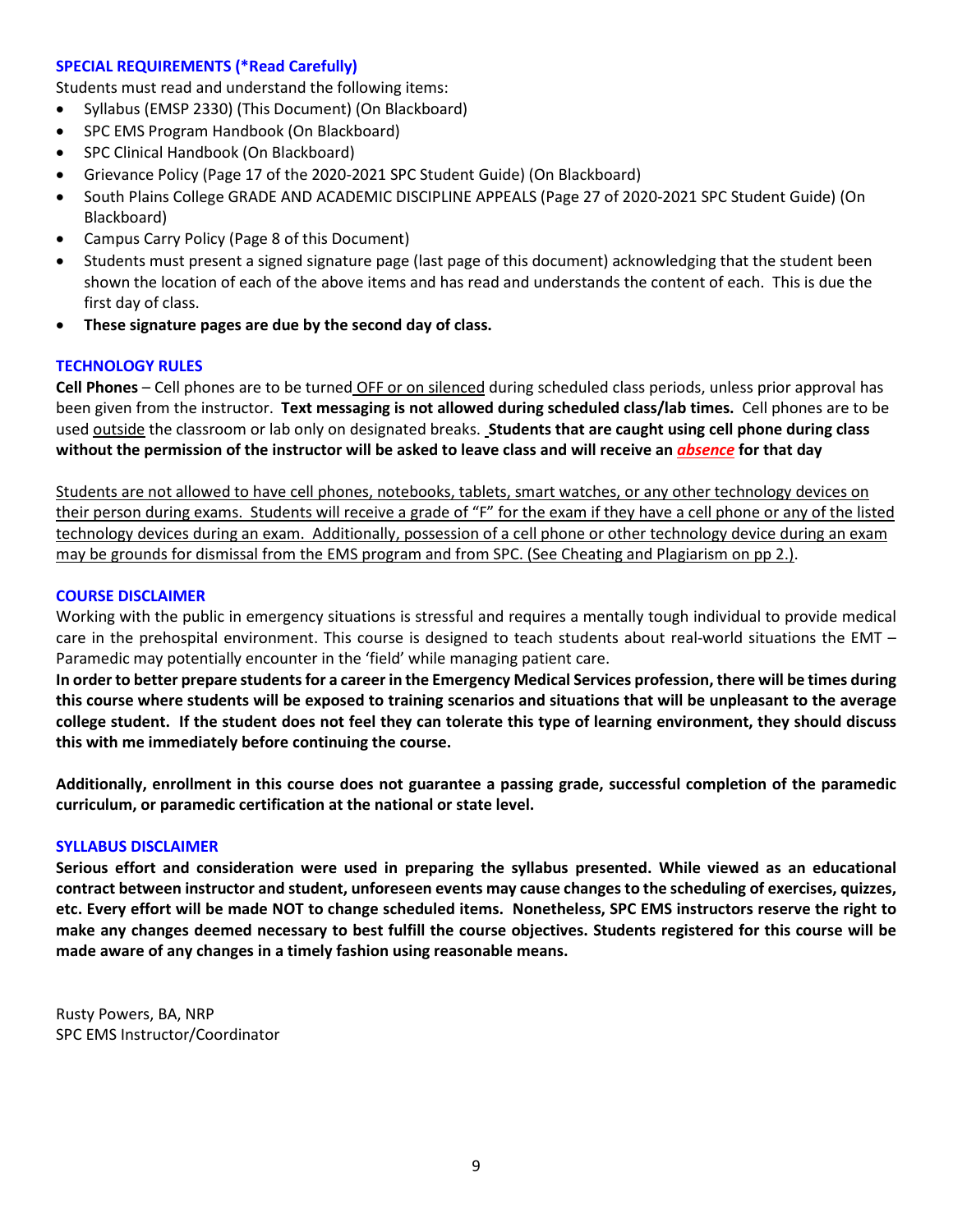#### **ACCOMMODATIONS**

#### **DIVERSITY STATEMENT**

In this class, the teacher will establish and support an environment that values and nurtures individual and group differences and encourages engagement and interaction. Understanding and respecting multiple experiences and perspectives will serve to challenge and stimulate all of us to learn about others, about the larger world and about ourselves. By promoting diversity and intellectual exchange, we will not only mirror society as it is, but also model society as it should and can be.

#### **DISABILITIES STATEMENT**

Students with disabilities, including but not limited to physical, psychiatric, or learning disabilities, who wish to request accommodations in this class should notify the Disability Services Office early in the semester so that the appropriate arrangements may be made. In accordance with federal law, a student requesting accommodations must provide acceptable documentation of his/her disability to the Disability Services Office. For more information, call or visit the Disability Services Office at Levelland (Student Health & Wellness Office) 806-716-2577, Reese Center (Building 8) 806- 716-4675, or Plainview Center (Main Office) 806-716-4302 or 806-296-9611.

#### **TITLE IX PREGNANCY ACCOMMODATIONS STATEMENT**

If you are pregnant, or have given birth within six months, Under Title IX you have a right to reasonable accommodations to help continue your education. To activate accommodations you must submit a Title IX pregnancy accommodations request, along with specific medical documentation, to the Director of Health and Wellness. Once approved, notification will be sent to the student and instructors. It is the student's responsibility to work with the instructor to arrange accommodations. Contact the Director of Health and Wellness at 806-716-2362 or email cgilster@southplainscollege.edu for assistance.

#### **EQUAL OPPORTUNITY, HARASSMENT, AND NON-DISCRIMINATION STATEMENT**

South Plains College does not discriminate on the basis of race, color, national origin, sex, disability or age in its programs and activities. The following person has been designated to handle inquiries regarding the non-discrimination policies: Vice President for Student Affairs, South Plains College, 1401 College Avenue, Box 5, Levelland, TX 79336. Phone number 806-716-2360.

South Plains College is dedicated to providing a safe and equitable learning environment for all students. Discrimination, sexual assault, and harassment are not tolerated by the college. The Health and Wellness Center offers confidential support (806-716-2529) and Voice of Hope has a 24-hour hotline (806-763-7273). You are encouraged to report any incidents online at [http://www.southplainscollege.edu/about/campussafety/complaints.php.](http://www.southplainscollege.edu/about/campussafety/complaints.php)

#### **FOUNDATION SKILLS**

### **BASIC SKILLS–Reads, Writes, Performs Arithmetic and Mathematical Operations, Listens and Speaks**

F-1 Reading–locates, understands, and interprets written information in prose and in documents such as manuals, graphs, and schedules.

F-2 Writing–communicates thoughts, ideas, information and messages in writing and creates documents such as letters, directions, manuals, reports, graphs, and flow charts.

- F-3 Arithmetic–performs basic computations; uses basic numerical concepts such as whole numbers, etc.
- F-4 Mathematics–approaches practical problems by choosing appropriately from a variety of mathematical techniques.
- F-5 Listening–receives, attends to, interprets, and responds to verbal messages and other cues.
- F-6 Speaking–organizes ideas and communicates orally.

### **THINKING SKILLS–Thinks Creatively, Makes Decisions, Solves Problems, Visualizes and Knows How to Learn and Reason**

F-7 Creative Thinking–generates new ideas.

F-8 Decision-Making–specifies goals and constraints, generates alternatives, considers risks, evaluates and chooses best alternative.

F-9 Problem Solving–recognizes problems, devises and implements plan of action.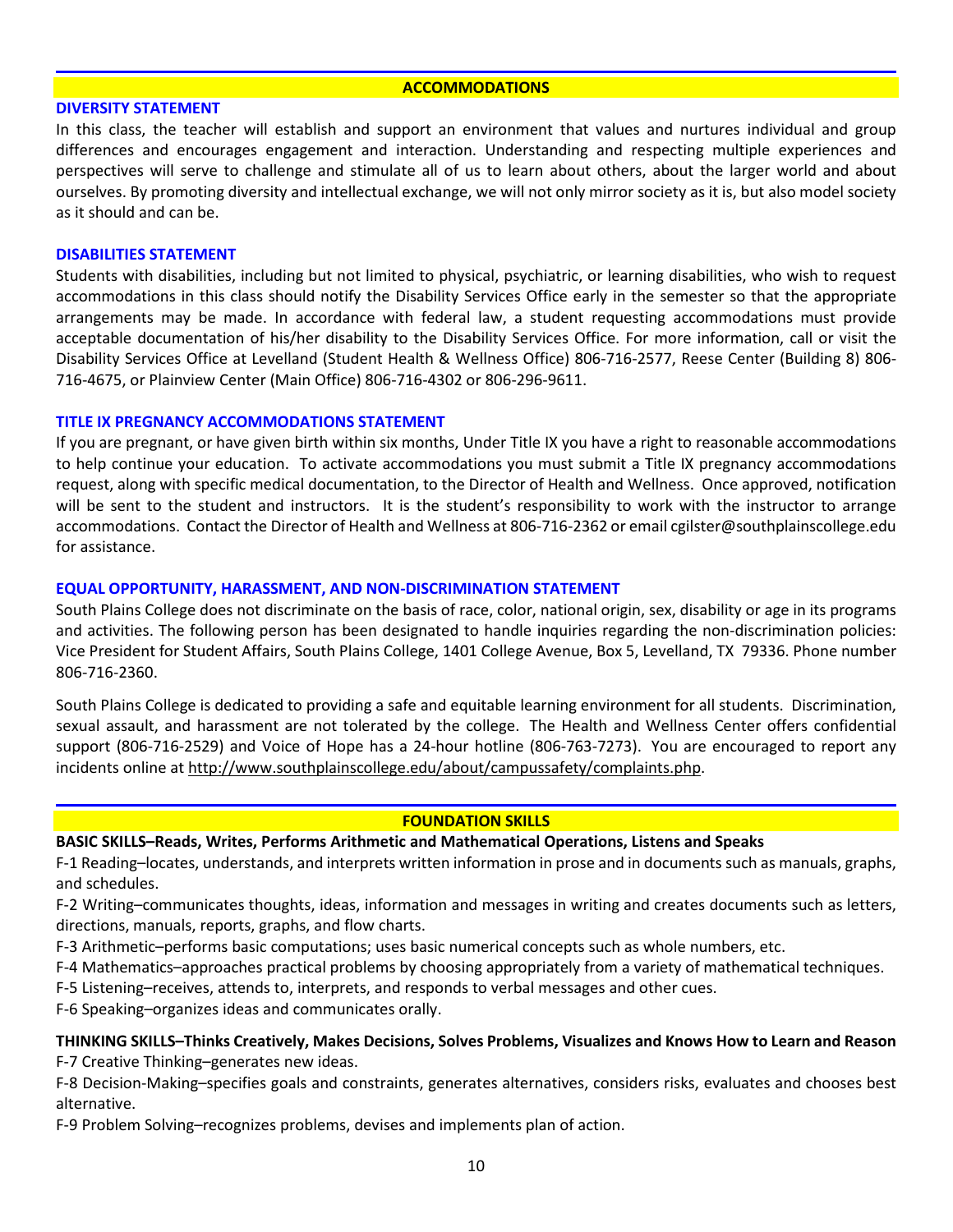F-10 Seeing Things in the Mind's Eye–organizes and processes symbols, pictures, graphs, objects, and other information.

F-11 Knowing How to Learn–uses efficient learning techniques to acquire and apply new knowledge and skills.

F-12 Reasoning–discovers a rule or principle underlying the relationship between two or more objects and applies it when solving a problem.

# **PERSONAL QUALITIES–Displays Responsibility, Self-Esteem, Sociability, Self-Management, Integrity and Honesty**

F-13 Responsibility–exerts a high level of effort and perseveres towards goal attainment.

F-14 Self-Esteem–believes in own self-worth and maintains a positive view of self.

F-15 Sociability–demonstrates understanding, friendliness, adaptability, empathy and politeness in group settings.

F-16 Self-Management–assesses self accurately, sets personal goals, monitors progress and exhibits self-control.

F-17 Integrity/Honesty–chooses ethical courses of action.

# **SCANS COMPETENCIES**

C-1 **TIME** - Selects goal - relevant activities, ranks them, allocates time, prepares and follows schedules.

C-2 **MONEY** - Uses or prepares budgets, makes forecasts, keeps records and makes adjustments to meet objectives.

C-3 **MATERIALS AND FACILITIES** - Acquires, stores, allocates, and uses materials or space efficiently.

C-4 **HUMAN RESOURCES** - Assesses skills and distributes work accordingly, evaluates performances and provides feedback.

# **INFORMATION - Acquires and Uses Information**

- C-5 Acquires and evaluates information.
- C-6 Organizes and maintains information.
- C-7 Interprets and communicates information.
- C-8 Uses computers to process information.

# **INTERPERSONAL–Works With Others**

C-9 Participates as a member of a team and contributes to group effort.

C-10 Teaches others new skills.

C-11 Serves Clients/Customers–works to satisfy customer's expectations.

C-12 Exercises Leadership–communicates ideas to justify position, persuades and convinces others, responsibly challenges existing procedures and policies.

C-13 Negotiates-works toward agreements involving exchanges of resources; resolves divergent interests.

C-14 Works With Diversity–works well with men and women from diverse backgrounds.

# **SYSTEMS–Understands Complex Interrelationships**

C-15 Understands Systems–knows how social, organizational, and technological systems work and operates effectively with them.

C-16 Monitors and Corrects Performance–distinguishes trends, predicts impacts on system operations, diagnoses systems performance and corrects malfunctions.

C-17 Improves or Designs Systems–suggests modifications to existing systems and develops new or alternative systems to improve performance.

# **TECHNOLOGY–Works with a Variety of Technologies**

C-18 Selects Technology–chooses procedures, tools, or equipment, including computers and related technologies. C-19 Applies Technology to Task–understands overall intent and proper procedures for setup and operation of equipment. C-20 Maintains and Troubleshoots Equipment–prevents, identifies, or solves problems with equipment, including computers and other technologies.